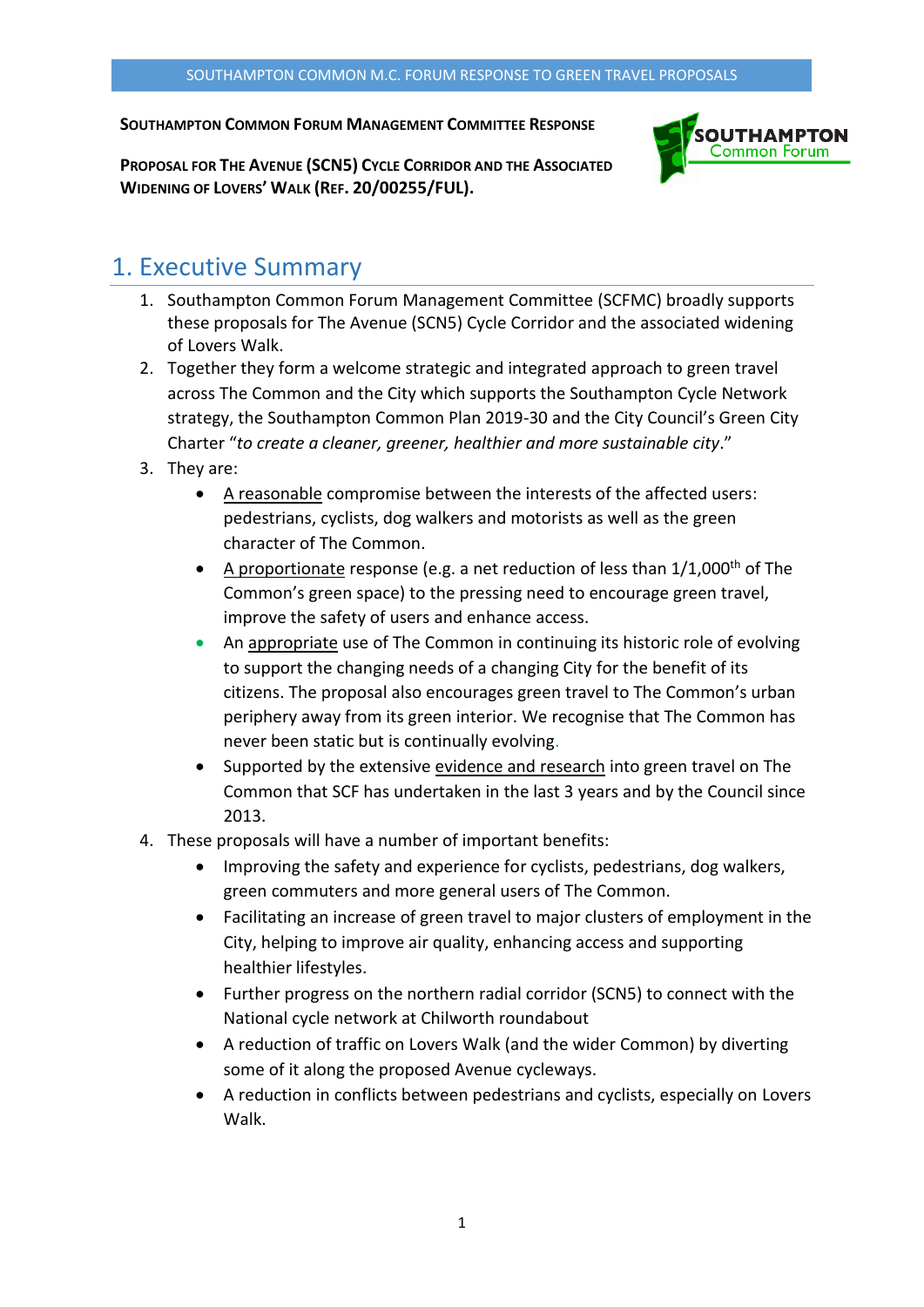- 5. We suggest some detailed enhancements to the proposed designs (section 5) which we wish to be considered at the planning stage.
- 6. After seven years of extensive consideration and consultation by SCC it is now urgent, in the wider public interest, to resolve these matters and move on. We look forward to working with the Council as these proposals are implemented.

## 2. Overview & Background

- 1. SCFMC broadly supports these proposals for The Avenue (SCN5) Cycle Corridor and the associated widening of Lovers Walk.
- 2. The proposed works contribute towards the strategic need for the City in the  $21^{st}$ century to radically reduce its carbon footprint as well as addressing the well documented safety concerns of Common users. In addition, a strategic approach reflects the highly interconnected nature of green travel across and around The Common and beyond into the wider City.
- 3. Southampton Common Forum (SCF) is a community group established in 2017 which has an ethos and track record of working constructively and creatively with SCC and as wide a range of interested partners and stakeholders as possible to improve The Common for everyone in the City.
- 4. SCF has been heavily involved in the consideration of these issues in the past few years. This reflects in particular the strategic importance of The Common to the City and the role of the Forum in bringing the various parties together with the City Council to try to tackle the major issues The Common faces, of which green travel and "conflicts" between users are amongst the most critical.
- 5. This involvement has been undertaken in active and ongoing partnership with SCC. It primarily consists of:
	- [Southampton Common Survey 2017.](http://www.southamptoncommonforum.org/surveyresults.html) The first major survey of users of The Common for 40 years. This attracted 2,190 respondents from across the City and reflected the City's ethnic and cultural diversity and demographics.
	- [Southampton Common Commuter Survey 2019.](http://www.southamptoncommonforum.org/scfdownloaddocs/greentravel/green-travel-workshop-presentation-aaw-www.pdf) The first survey of commuter views about The Common. It attracted 621 respondents.
	- A [survey of the numbers of pedestrians and cyclists](http://www.southamptoncommonforum.org/scfdownloaddocs/greentravel/green-travel-workshop-presentation-aaw-www.pdf) at key locations on The Common (Q1 2019) to provide quantitative information about traffic volumes, directions and densities.
	- [Video interviews with users of Lovers](https://www.youtube.com/watch?v=k9xcpli-iCI&feature=youtu.be) Walk published on YouTube.
	- Establishing a Green Travel and Safety Working Group which published a [report o](http://www.southamptoncommonforum.org/scfdownloaddocs/greentravel/green_travel_and_safety_working_group_report_03_2019_for_www.pdf)n its work including lessons from best practice elsewhere. It is also available as a [presentation.](http://www.southamptoncommonforum.org/scfdownloaddocs/greentravel/green-travel-workshop-presentation-jm-www.pdf)
	- A [green travel workshop](http://www.southamptoncommonforum.org/scfdownloaddocs/greentravel/green-travel-workshop-report-final-www.pdf) in April 2019 to discuss the results of the above evidence-gathering and research.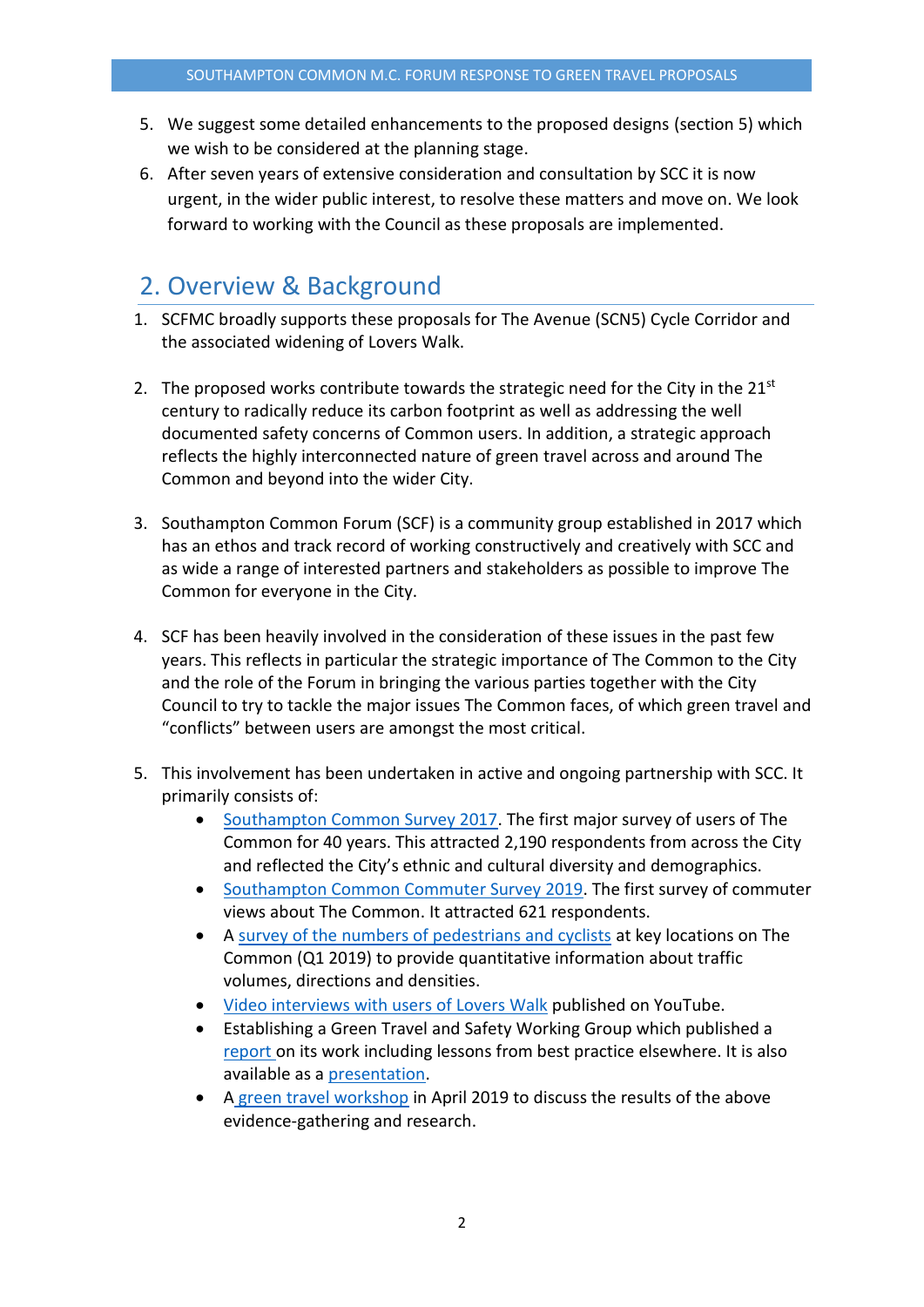- 6. It has been supplemented with open meetings attended by a wide range of stakeholders.
- 7. This extensive effort is reflected in the Council's documentation. It builds on the Council's own work since 2013 in regard to Lovers Walk which has involved three planning applications (those submitted in 2015 and 2017 were withdrawn). During this time the Council has extensively researched the proposal and consulted with stakeholders. An option to route the cycleway along Furzedown Road was thoroughly investigated and rejected.
- 8. The proposal is also supported by recent research [\(Bike Life 2019,](https://www.sustrans.org.uk/media/5953/bikelife19_southamptoncr_web.pdf) SUSTRANS) which shows high levels of public support for cycling and increasing cycling infrastructure in the Southampton City Region.
- 9. In all of these discussions the Forum has advocated an objective, data-and userdriven approach, which tries to take a strategic and holistic view of the various issues involved. The City Council's documentation for these consultations also takes this approach and for that reason alone SCFMC welcomes it as a way forward.
- 10. Our research shows that The Common is regularly accessed by the majority (63%, c. 163,000 residents) of Southampton residents from up to 3.5km away. Of those using it for green travel, 90% of cyclists live up to 6.4km away from their destination and 90% of pedestrians live up to 3.4km away. Thus these proposals have a much wider significance to the City far beyond the immediate vicinity of The Common; the stakeholders of this proposal are not limited to the neighbourhoods immediately adjacent to it. This is an important point that the Council should bear in mind when assessing responses to these proposals and the associated planning application.
- 11. Improving these travel routes will support the City's economic development. Our research shows they are used in large part (88% of users surveyed) by employees of major clusters of employment: the City Centre, the SGH hospital complex, and the University of Southampton.
- 12. The Forum's consideration of these issues including, in particular, our scrutiny of how they have been handled elsewhere, indicates that there is no perfect solution to the evidenced "triangle of conflict" between pedestrians, dog walkers and cyclists. There will always be a trade-offs between the various considerations, not only user convenience but also the amenity and character of The Common as an urban green space.
- 13. This points to the need for compromise on behalf of each of the interests involved. We believe this is generally achieved in this set of proposals and this is another reason for SCFMC supporting them.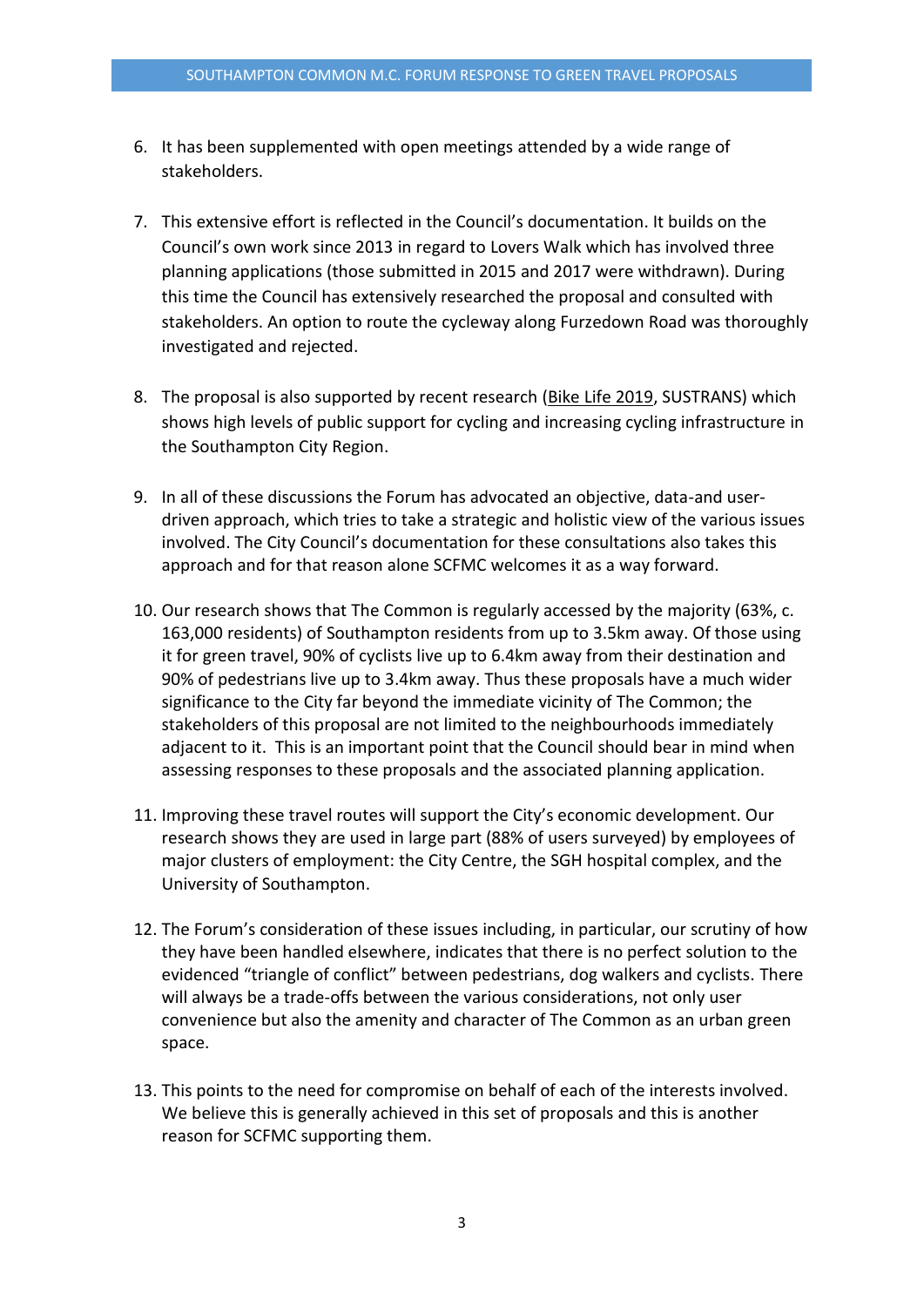- 14. As the Council's documentation recognises, it is important that the proposed physical improvements are accompanied by the promotion of more appropriate behaviour between all user groups to ensure a better experience of all Common users in the long term. The Forum is very ready to play its part in this.
- 15. The Council's proposals would, if adopted, both improve cycle commuting across this part of the City and enhance the experience of other users of The Common, all this at the cost of a very marginal loss of "low value" green space which can be mitigated by commensurate improvements elsewhere on The Common. The Forum Management Committee welcomes and supports the proposal and looks forward to being involved in its implementation in due course.
- 16. In the meantime, and as a further contribution to taking these matters forward, SCF is currently undertaking a survey to identify any pockets of non-amenity hard standing on The Common, some of which will be of no functional or heritage significance and the removal of which would help to further mitigate the negligible loss of green space.
- 17. SCFMC welcomes the future proposal to improve the link to Hill Lane at the Bellemoor Road entrance. Our research shows very high traffic volumes at this very restricted entrance being the confluence of four paths two of which are major green travel routes across The Common. The pavement at the north end of Lovers Walk adjacent to Burgess Road is also a bottleneck and a safety risk to users.
- 18. We now make more detailed comments on the proposals.

#### 3. Lovers Walk - Specific Comments

- 1. The proposed widening works are the same as the previous planning application which lacked a biodiversity assessment. The current proposal seeks to addresses this through an ecological impact assessment (2018) and a compensation plan (2018) alongside Lovers Walk (neither included in previous applications).
- 2. In addition, we understand that the proposal to fence the boating lake included in the previous planning application is not included in the current proposal. (We understand from the responsible officer, Mr Greg Churcher, Senior Transport Planner - Major Projects, that its indication in drawing number 15/AL/M/010/050 is an error and it is not in fact part of this proposal. For the avoidance of error we request that the Case Officer's report makes this clear.)
- 3. The proposal is a modest and proportionate response to the overarching strategic need to reduce the City's carbon footprint consistent with the character of the urban fringe of The Common where Lovers Walk is located.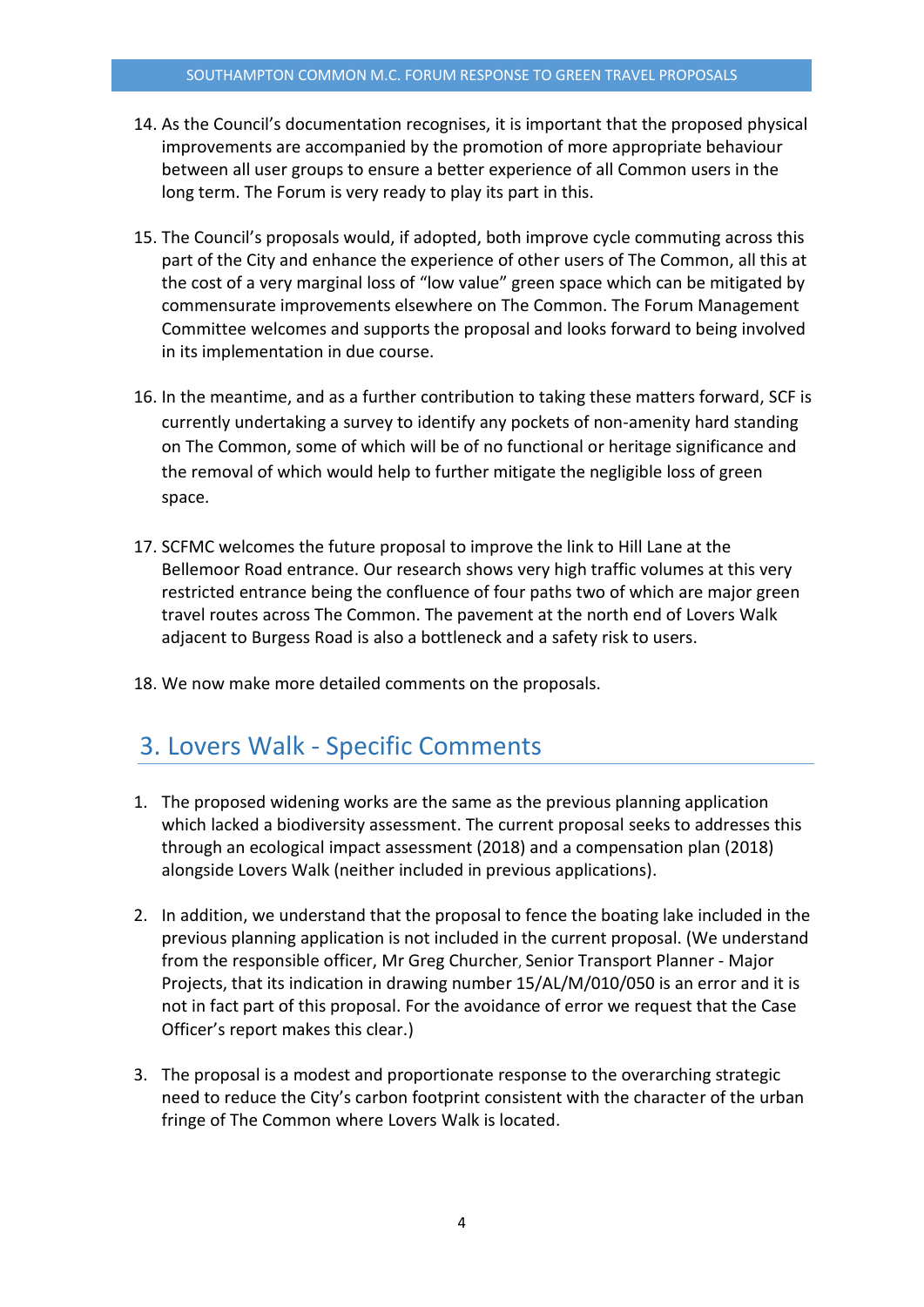- 4. As the documentation acknowledges, and as is evidenced by our research, Lovers Walk is overloaded (especially at peak times) resulting in environmental degradation of The Common in places. It is proposed to make a modest increase in its width at carefully chosen points to support the traffic volume and make it safer for both cyclists and pedestrians as well as ameliorate the environmental degradation. This will bring the width of the wider parts of Lovers Walk into line with other major paths on The Common.
- 5. The traffic on Lovers Walk is intimately linked to the other main paths on The Common. These paths have widths between 3m and 4m to accommodate the volume. In contrast, currently Lovers Walk, despite having a greater peak traffic load (as evidenced by our data), is actually narrower with widths between 1.3m and 1.9m.
- 6. The proposed widths reflect the different volumes of traffic along its length that we have recorded in our research: a maximum of 3.5m north of Highfield Avenue to Salisbury Avenue; 2.5m maximum south of Highfield Road to Blenheim Avenue; retaining the current 2.2 m width between Blenheim Avenue and The Avenue where the path just needs to be resurfaced. The widest sections of 4.0m are confined to its major busy junctions with Burgess Road, the University Steps and Salisbury Road.
- 7. Our research indicates that the proposed cycleway along the Avenue will help reduce the cycle traffic on Lovers Walk but not to the extent that it will obviate the need for Lovers Walk to be widened as proposed. This is because:
	- The Avenue cycleway will have a positive impact on pedestrians who are the largest users of Lovers Walk (comprising c. 75% of users).
	- The major users of Lovers Walk are staff and students of the University and are mainly responsible for the very high peak loads. Cyclists will need to travel on some section of Lovers Walk to reach their destination, irrespective of whether they use the new Avenue cycleway or not.
	- A major feed into Lovers Walk is the east-west path from the Bellemoor Entrance via the underpass. This cycle traffic will not be diverted by the new Avenue cycleway.
	- The Avenue cycleway will be primarily used by confident fast cyclists and those with destinations other than the university campuses. Many cyclists heading for the university campuses will not use the new cycle-way – preferring to enjoy the tranquillity of The Common away from the noise and pollution of the traffic on The Avenue.
- 8. The proposed net increase in tarmac on The Common of 1,265m<sup>2</sup> is less than  $1/1,000$ <sup>th</sup> of its area; this is a negligible loss of low value green space (largely compacted earth) in order to support a pressing need for the residents of Southampton. In addition, the proposed works will directly address concerns of its users; safety concerns due to overloading because of the narrowness of the path; as well as the continuing degradation of the land adjacent to the path.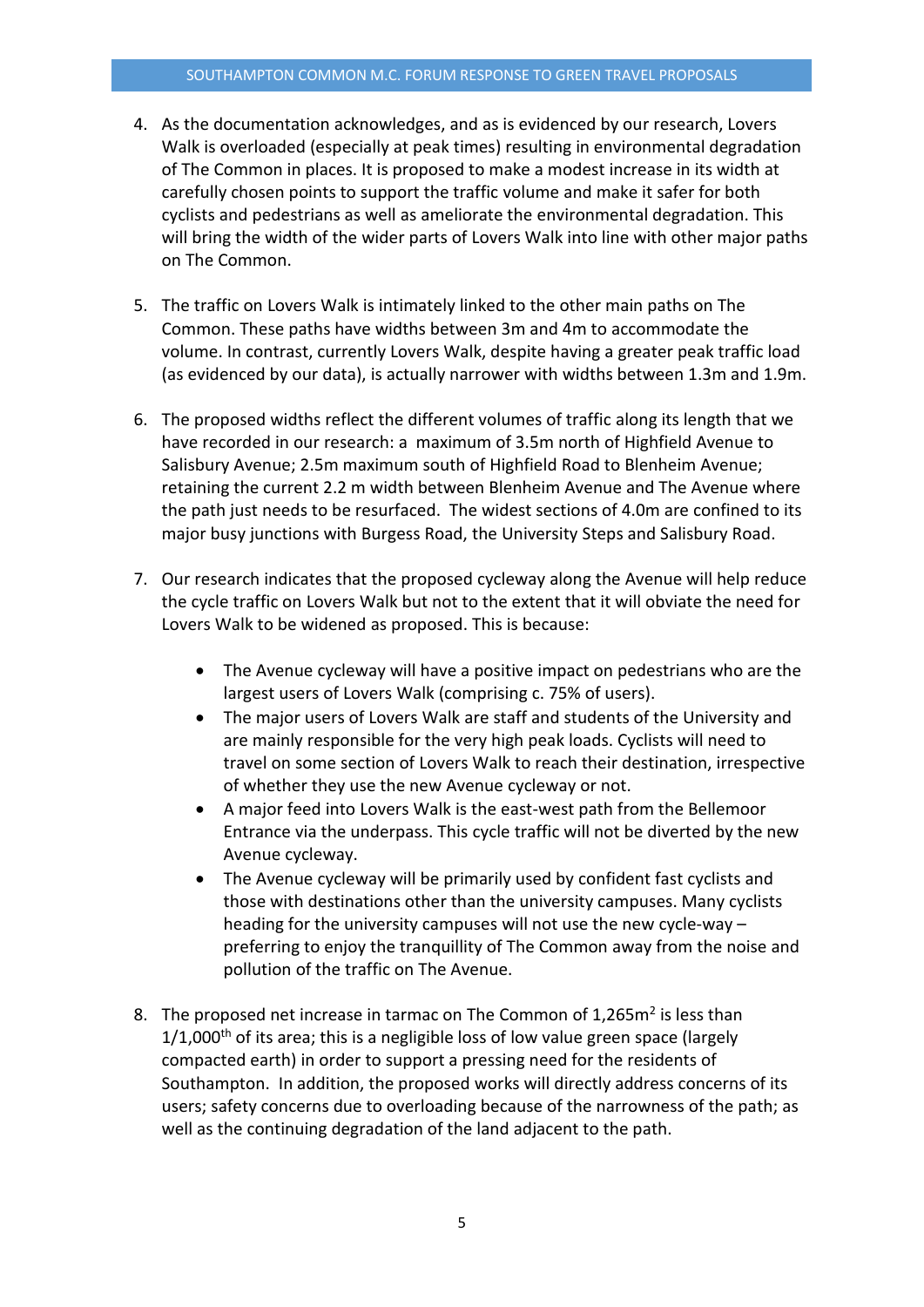- 9. The proposed works will have minimal impact on the character of Lovers Walk which follows the eastern boundary of The Common at its transition between the more natural green space of The Common and the adjacent residential/urban area. The works in fact have the potential to enhance it by stopping erosion, compaction and trampling of verges.
- 10. The proposed ecological compensation plan of  $3,602$  m<sup>2</sup> alongside Lovers Walk (over three times the net loss of green space) will further enhance the natural character of this part of The Common.
- 11. The proposal includes an ecological method statement (2018) to ensure minimisation of damage, especially to trees, during the works.
- 12. We welcome the omission from the proposal of the iron fencing to the Boating Lake (see above 3.2).
- 13. The pavement at the north end of Lovers Walk adjacent to Burgess Road is a bottleneck and a safety risk to users. We welcome the Council's intent to consider how this could be improved under separate works.
- 14. We believe there are a number of ways that the design of the proposals could be improved (see section 5 below) and ask that they be considered at the planning stage.
- 15. We note the continued absence of proposals for lighting on the southern section of Lovers Walk. Our research shows demand for improved lighting on the southern section of Lovers Walk because of understandable safety concerns at night of its users, especially during the winter months (pedestrians are often dressed in dark clothes, distracted by mobile phones or wearing earphones).
- 16. No lighting provision on the southern section was a major ground for objection to the previous two applications (2015 and 2017). The addition of lighting had strong support from the Police – (see detailed objection by Official Consultee Simon Bottom, Crime Prevention Design Advisor, Office of the Police and Crime Commissioner Hampshire to both previous applications 15/02327/R3CFL and 17/00703/FUL. He sums up as follows "… appropriate lighting along the whole route is imperative …")
- 17. The continued failure to address the issue of lighting is regrettable. We urge reconsideration and imposition of a condition on the application that lighting, or at minimum, the installation of the necessary electrical infrastructure, be included in any approved scheme.
- 18. The data from extensive scientific research, conducted by SCF and the University of Southampton over summer 2019, into the effects of artificial lighting on the Common's bats, will be available to guide lighting type and suitability before the works commence, if the Planning Application is approved.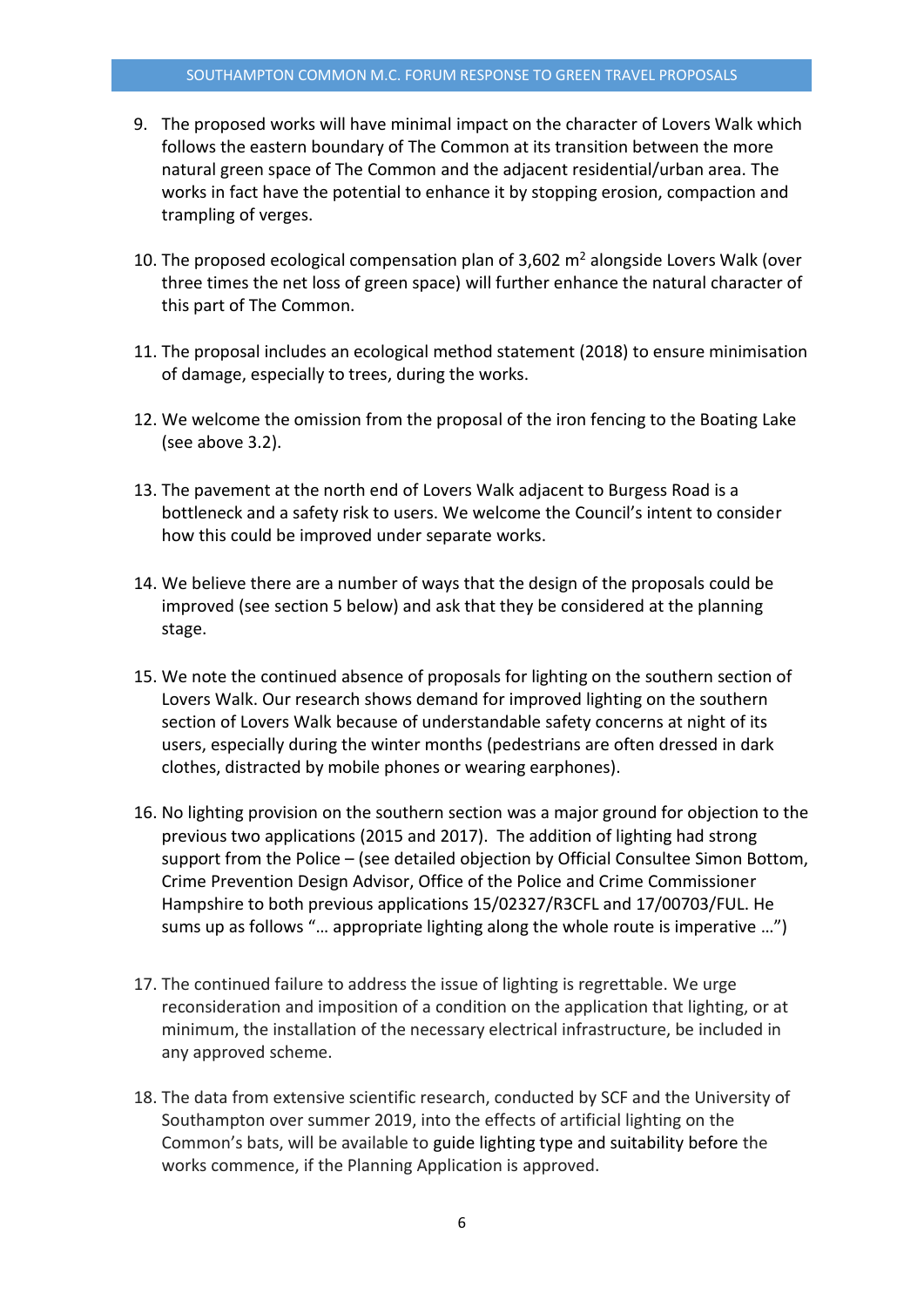19. Better lighting of paths on The Common is a core commitment in the Southampton Common Plan 2018-2020.

### 4. The Avenue (SCN5) – Specific Comments

- 1. This proposal carefully balances the needs of cyclists and motorists on the Avenue. Specifically, it ensures capacity for queuing of traffic on the Avenue north of the underpass which represents a pragmatic compromise between the needs of cyclists and motorists.
- 2. It is commendable that it requires no common land to be used by being wholly located on The Avenue carriageway.
- 3. The enhanced cycle crossing facilities at Burgess Road are designed to minimise the impact on traffic congestion. In particular, the introduction of a cyclist-only crossing on the eastern arm of Burgess Road will minimise the delay to traffic by having a very short crossing time.
- 4. These enhancements will facilitate the travel of cyclists north of The Common in line with the Southampton Cycle Network strategy as well as improving general access to The Common.
- 5. Our research indicates that there are some cyclists who wish to travel speedily to their destination and would prefer to use a dedicated Avenue cycleway if it was available. This will reduce the faster moving cycle traffic from Lovers Walk and other major footpaths in the heart of The Common, thereby providing improving all users' safety and experience.
- 6. Our research also established that such users would prefer a cycleway physically separated from both pedestrians and traffic. The proposal, while not completely separating cyclists along the whole length of The Avenue, provides a reasonable compromise between the needs of cyclists and motorists.
- 7. The proposed Toucan crossing opposite Winn Road will have two important benefits. It will provide better and safer access to The Common (especially to users of the new play area, the Hawthorns and the Cowherds) and it will help to calm traffic on the Avenue.